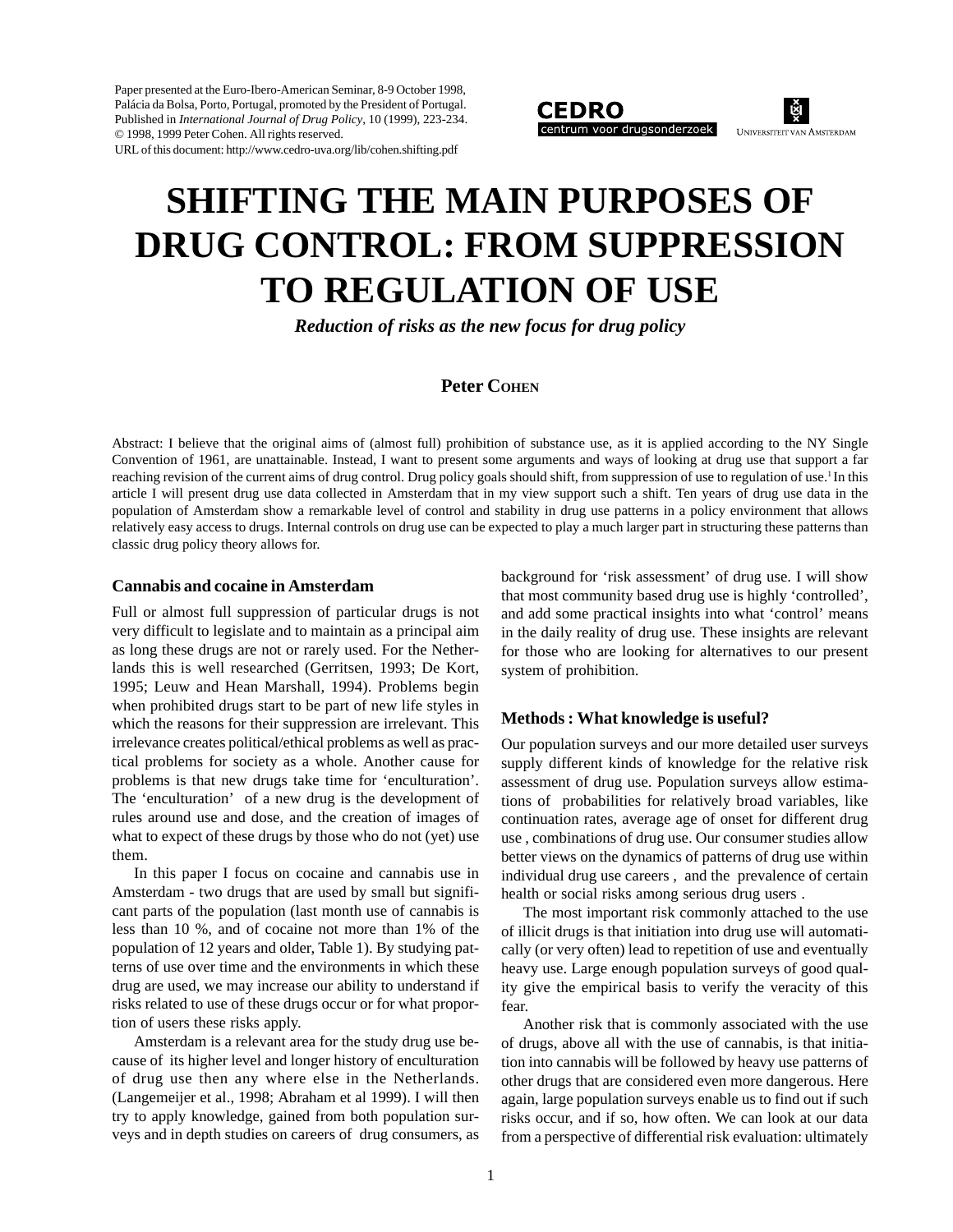#### PETER COHEN

Table 1. Percentages cannabis and cocaine use, of Amsterdam population aged 12 years and older, 1987 (n=4,377), 1990 (n=4,443), 1994 (n=4,364) and 1997 (n=3,798), (weighted).

|          | Lifetime prevalence %                    |                |      | Last year prevalence % |                           |      |      |                                 | Last month prevalence %                 |      |      |      |
|----------|------------------------------------------|----------------|------|------------------------|---------------------------|------|------|---------------------------------|-----------------------------------------|------|------|------|
| Drug     | 1987                                     | 1990           | 1994 | 1997                   | 1987                      | 1990 | 1994 | 1997                            | 1987                                    | 1990 | 1994 | 1997 |
| Cannabis | 23.2                                     | 25.2           | 29.8 | 36.3                   | 9.5                       | 10.2 | 11.2 | 13.1                            | 5.6                                     | 6.1  | 7.2  | 8.1  |
| Cocaine  | 5.7                                      | 5.7            | 7.0  | 9.3                    | 1.6                       | 1.3  | 1.9  | 2.6                             | 0.6                                     | 0.4  | 0.8  | 1.0  |
|          | Incidence (per population) $%$           |                |      |                        | Last month continuation % |      |      |                                 | $>$ 25 times (per reported life time) % |      |      |      |
| Drug     | 1987                                     | 1990           | 1994 | 1997                   | 1987                      | 1990 | 1994 | 1997                            | 1987                                    | 1990 | 1994 | 1997 |
| Cannabis | 1.1                                      | 1.0            | 1.2  | 1.1                    | 24                        | 24   | 24   | 22                              |                                         | 47   | 44   | 44   |
| Cocaine  | 0.3                                      | 0.2            | 0.3  | 0.6                    | 10                        | 7    | 11   | 10                              |                                         | 24   | 30   | 27   |
|          | $>$ 20 times (per reported last month) % |                |      | Mean age of first use  |                           |      |      | Unweighted n reported life time |                                         |      |      |      |
| Drug     | 1987                                     | 1990           | 1994 | 1997                   | 1987                      | 1990 | 1994 | 1997                            | 1987                                    | 1990 | 1994 | 1997 |
| Cannabis | 23                                       | 22             | 19   | 23                     | 20.2                      | 20.3 | 20.2 | 20.3                            | 995                                     | 1096 | 1272 | 1285 |
| Cocaine  | 16                                       | $\overline{0}$ | 9    | 4                      | 24.5                      | 24.7 | 25.2 | 24.5                            | 245                                     | 245  | 297  | 321  |

we would like to answer the question if drug use prevention should have top priority (an idea that underlies current policies), or that policies should shift to risk prevention and leave the decision to use or not to use within the realm of individual autonomy.

#### **Measures**

Our population surveys in Amsterdam shed light on the risk, that users of illicit drugs will develop into heavy drug users. Table 1 contains the essential indicators that are needed to assess level, intensity and frequency of use, and the development of these indicators over a period of ten years in the population of Amsterdam of 12 years and older. These indicators are:

- life time prevalence,
- last year prevalence,
- last month prevalence,
- incidence of drug use in the population,
- last month continuation rate, i.e. the proportion of life time users than continue to use monthly,
- rate of experienced users, i.e. the proportion of life time users that reaches a minimum experience of 25 times of (life time) consumption,
- proportion of last month users that uses daily or almost daily (more than 20 times per month), and
- average age of initiation.

With these indicators we can look into the characteristics of drug use in a population, beyond the superficial indicators of mere prevalence.

#### *Cocaine and cannabis*

We have studied cocaine and cannabis use in the Amsterdam and other city populations since 1987 (Sandwijk et al., 1988, 1991, 1995; Langemeijer et al., 1998;) and in the Netherlands as a whole since 1997 (Abraham et al., 1999). For this article the Amsterdam data are used, because they allow observation over a ten year time span. To interpret the data we collected one should know that in Amsterdam individual drug use is not seen as a high priority for suppression. In other words, legal contraints are in effect, but hardly bother users. Cocaine is distributed via house-, street- and disco dealers. Cannabis is mostly distributed via retail outlets with the name of 'coffeeshop'. Availability of cocaine is low and not easy for the general population. Only those who are in the user circuits know how to find it. For them there are many ways to obtain cocaine. The availability of cannabis is almost the same as it is for legal substances like tobacco or alcohol.

We know that lifetime prevalence (LTP) of cocaine use in Amsterdam has increased. In 1987 we found an LTP of 5.7% in all of the population of 12 years and older, in 1997 this has risen to 9.3%. However, life time prevalence is a deceptive statistic, because the use of a drug is experimental or very infrequent for a large part of the user population. Last month prevalence gives a more reliable indicator for ongoing drug use in a population. So, looking at last month prevalence, we find a figure of 0,6% in 1987 and 1, 0 % in 1997. The relation between life time use and last month use can be viewed as a last month continuation rate and expresses what proportion of life time users reports last month use as well. The last month continuation rate of cocaine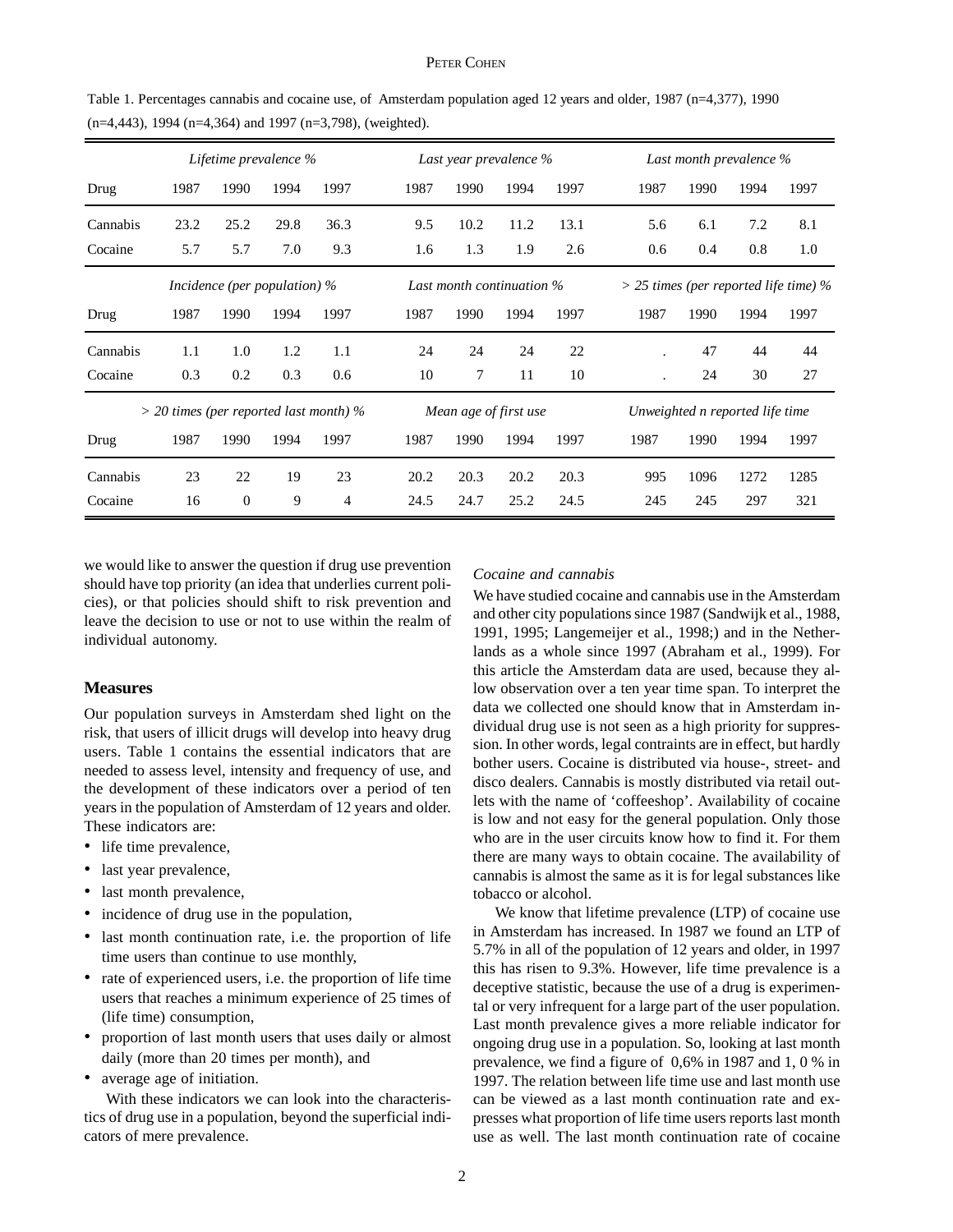has remained very stable between 1987 and 1997, at 10%. Cocaine incidence –which means new starters or initiators – in the population is low and very stable as well, it varies between 0.3% and 0.6% per year. We have developed some other indicators to study the dynamics of drug use patterns, and they all show how amazingly stable cocaine use patterns are in Amsterdam in the epidemiological sense (Abraham et al., 1998). We have the same indicators for cannabis, and apart from the slow rise in prevalence measures we observe the same stability in the epidemiological indicators as with cocaine (see Table 1).

Large surveys can not be used to collect more detailed information on how drugs are used. One needs specialised and detailed surveys among experienced users to really develop knowledge about how, when and why a drug is used, and how drug use may vary over the user career. Also, to collect useful information on the types of risks users identify and how they deal with them is only feasible by dedicating long and detailed surveys to these topics among experienced users. We did this for cocaine between 1987 and 1991 (Cohen, 1989, Cohen and Sas, 1993, 1994, 1995) and for cannabis in 1995 and 1996 (Cohen and Sas, 1998 a,b).

This allows us to combine the knowledge gathered from large epidemiological surveys with the knowledge from large samples of experienced drug users.

In user surveys we can also measure the actual prevalence of certain health risks. A very extensive overview of potential health risks of high dose cocaine is given in Wolters (1989). Wolters does not discuss the prevalence of these risks within the population of users, or per level of use. The prevalence of certain health risks of cocaine use in community based samples and the discussion of their seriousness can be found in Cohen (1989), Waldorf et al. (1991) and in Erickson et al. (1994). A useful and inclusive discussion of potential and actual health risks of cannabis is given by Morgan and Zimmer (1997a, 1997b, see also Hall et al, 1998; WHO, 1997). Although it is still possible to discuss health risks of drugs in the scientific community, the arena of 'health risks' has become a favoured playground for political activity.

### **Specific Findings**

### *Overview of trends in cannabis and cocaine use in Amsterdam: 1987-1997*

For cocaine and cannabis we find that, even in the city where both drugs can be easily bought (cannabis easier than cocaine), only small minority parts of the population of 12 years and older even try these drugs. Of those minorities, a minority will develop into at least monthly users (for cannabis 22%, for cocaine 10%). Not even half of all life time users has an experience with these drugs of 25 times lifetime, or more.

And of the last month users (as I said, small minorities for both drugs) about 23% uses cannabis on more than 20 days per month (daily or almost daily) and for cocaine this is under 10% (because of the small numbers, last month cocaine data in table 1 will vary over the years). Our conclusion is, that in a regime of drug control that does not emphasise suppression and prosecution of individual drug use, drug use is not only quite infrequent, but also of low intensity. We can confirm this over a ten year time series of measurements, which is an important asset in comparison to simple year prevalence data. It seems that the risks of heavy use, developing under a regime of non-prosecution of individual drug use, are very small.

We also published an analysis of the risk that users of cannabis in Amsterdam's liberal regime will develop into users of other illicit substances, or even heavy users of those illicit substances (Cohen and Sas, 1997). This analysis should teach us if 'gateway' effects appear in a communitybased sample.

Cocaine is the second most popular illicit drug in Amsterdam with life prevalence of 9.3% of the population (see Table 1). In an earlier analysis of our 1990 and 1994 survey data we looked for signs of cannabis being a 'gateway drug'. Our main findings were that of all people who have life time experience with cannabis, 22% will develop life time experience with cocaine (which means they try it at least once during life time), on average 5.6 years later than they first tried cannabis. Therefore over 75% of those who have ever used cannabis will never develop some experience with cocaine. We measured the length of the cocaine use career of the 22% who did: 2.9 years is the average time span between first and last cocaine use.

For some observers, 22% of life time experience with cocaine among all cannabis users may seem much or too much. This impression however should be analysed in a careful way in the light of what we know of people who have life time experience with cocaine (see e.g. table 1). Of this knowledge the most important element is that life time experience with cocaine in reality is no more than floating and experimental contact for most. Or, in the words of the Toronto based Erickson et al. (1994), "Most use is infrequent and self-limiting".

Just 2% of the life time users of cannabis in Amsterdam will develop into current users of cocaine (at least once per month). Frequent current use of cocaine - more than 20 times per month- among cannabis users in Amsterdam occurs with one per mill (2 respondents out of 2,368). Although these figures are limited to the registered population of Amsterdam, missing some heavy polydrug use patterns among e.g. homeless, these figures should illustrate that the figure of 22% life time prevalence of cocaine among life time users of cannabis does not represent an indicator of heavy or irresponsible cocaine use among cannabis consumers.

Heroin experience is almost non existent among life time cannabis users, so it is ignored here. (LTP of heroin is 4.2% and LYP 0.7%; Cohen and Sas, 1997.)

From our in depth cocaine and cannabis users surveys we collected enormous amounts of information. Because we are able to measure the representativeness of our samples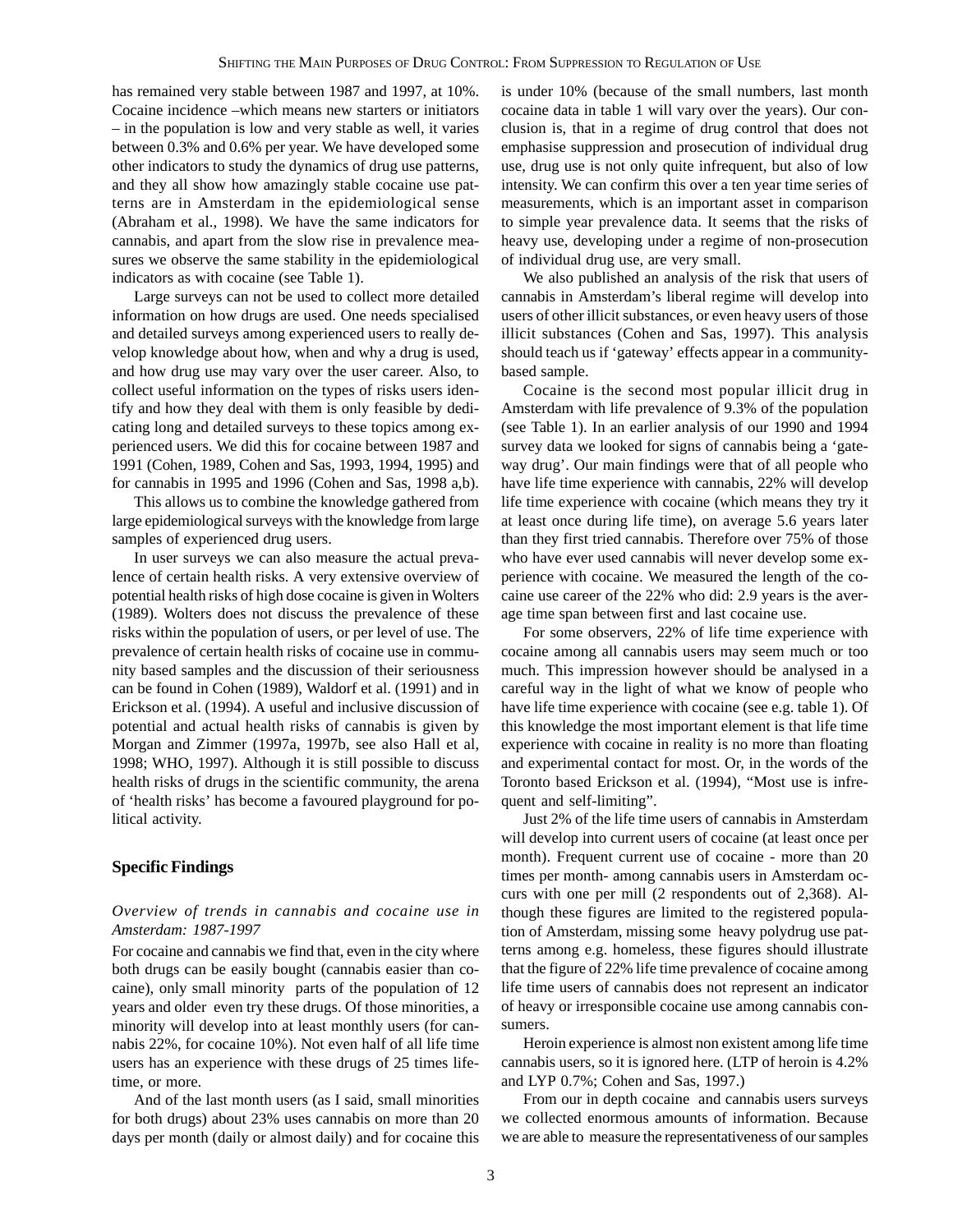of cannabis and cocaine users, we know that our data are generalisable to the category of experienced users of both drugs (for cocaine in Amsterdam, for cannabis in Amsterdam and smaller cities).

The full questionnaires of the user surveys are available in Cohen (1989), (cocaine) and Cohen and Sas (1998a) (cannabis).

# *Trajectories of drug use in experienced users of cocaine and cannabis*

In Tables 2 and 3 - which show data from experienced users (and not the general population), the changes in levels of use of cocaine and of cannabis are shown between first year of regular use and the three months prior to interview (Figs. 1 and 2 give the same information as Tables 2 and 3). On average this period spans 5 years for the cocaine users (range 0.5-20 years) and 10 years for the cannabis users (range 1 month- 43 years). We identify (for Tables 2 and 3) three points within a user career: first year of regular use, top period of use and last 3 months prior to interview.

We can see that at top period, of all cocaine users 19% develop into high level users (more than 2.5 grams per week), and of all cannabis users 35% (more than 10 grams per month). At the moment we interviewed these users, high level use was rare: we found it with 11% of the cannabis users and 3% among cocaine users.

From Table 2 it is also apparent, that after the average 5 year career of cocaine use, 89% of the sample is either abstinent or using at low levels (of less than 0.5 grams of cocaine per week).In Table 3 it is shown that after a mean of ten years of cannabis use, the category of those who are abstinent or at a low level of use (less than 2.5 grams of cannabis per month) is 65% of all respondents. For the cocaine users we did a four year follow up investigation, on average 10 years after first year of regular use. High level use was not observed, and the proportion that is abstinent (no use during last three months) has grown from 26% after five years to 66% after ten years after the first year of regular cocaine use (Cohen and Sas, 1993).

The normative patterns for the cannabis and cocaine users we investigated typically include a tendency (during their full career of consumption) towards progressively lower levels of use - often to abstinence. Most cocaine and cannabis users apply forms of self-limitation in their drug use (see also Harrison, 1994).This does not contradict the fact that excess and frequent cannabis or cocaine use does occur for extended periods (see e.g. Reilly et al., 1998; Waldorf et al., 1991), especially in focused samples of such users or by surveying persons that are treated in drug and alcohol clinics. But such users are not the norm.

Apart from the risks of excess patterns of use, other risks related to drug use exist.

With the help of our questionnaires we are able to give information on a highly varied amount of other 'risks', like driving under the influence of a substance, engaging into anti social behaviour, phenomena of 'dependence', etc. All these risks occur, but always for small minorities of the to-

Table 2. Level of cocaine use in three periods, for experienced cocaine users in Amsterdam, 1991.

| Level of     |                             | First year |     | Period of | Last 3 months<br>of regular use heaviest use prior to interview |      |  |
|--------------|-----------------------------|------------|-----|-----------|-----------------------------------------------------------------|------|--|
| cocaine use* | $\boldsymbol{n}$            | $\%$       | n   | $\%$      | n                                                               | $\%$ |  |
| None         |                             |            |     |           | 71                                                              | 26   |  |
| Low          | 232                         | 87         | 134 | 50        | 168                                                             | 63   |  |
| Medium       | 29                          | 11         | 82  | 31        | 20                                                              | 7    |  |
| High         | 5                           | 2          | 50  | 19        | 7                                                               | 3    |  |
| Unknown      | $\mathcal{D}_{\mathcal{A}}$ | 1          | 2   | 1         | 2                                                               | 1    |  |
| Total        | 268                         | 100        | 268 | 100       | 268                                                             | 100  |  |

Average duration of use since first regular use: 5 years. Average duration of period of heaviest use: 19.4 months.

\* Low: <0.5 gram per week; medium: 0.5 - 2.5 gram per week; high: >2.5 gram per week.

Source: Cohen & Sas (1994), Cocaine use in Amsterdam in non deviant sub-cultures. *Addiction Research* , Vol. 2, p. 76.

Table 3. Level of cannabis use in three periods, for the total number of ex perienced cannabis users in A msterdam, Utrecht, and Tilburg.

| Level of      | of regular use | First year |     | Period of<br>heaviest use | Last 3 months<br>prior to interview |     |  |
|---------------|----------------|------------|-----|---------------------------|-------------------------------------|-----|--|
| cannabis use* | $\eta$         | %          | n   | %                         | $\eta$                              | %   |  |
| None          |                |            |     |                           | 214                                 | 34  |  |
| Low           | 328            | 52         | 127 | 20                        | 195                                 | 31  |  |
| Medium        | 198            | 32         | 246 | 39                        | 138                                 | 22  |  |
| High          | 69             | 11         | 221 | 35                        | 69                                  | 11  |  |
| Unknown       | 30             | 5          | 31  | 5                         | 9                                   | 1   |  |
| Total         | 625            | 100        | 625 | 100                       | 625                                 | 100 |  |

A verage duration of use since first regular use: 10 years. A verage duration of period of heaviest use: 31.3 months.

 $*$  Low:  $< 2.5$  gram per month; medium:  $2.5 - 10$  gram per m onth; high: > 10 gram per month.

tal user group. It is interesting as well that these risks are often self limited and mitigated by the user. For an abundance of information on the prevalence of all sorts of risks, and their management over time, see our cocaine and cannabis publications and many publication by others.

#### **Control of drug use**

Why do the large majority of drug and alcohol users not develop into compulsive alcoholic type users? The answer is: control.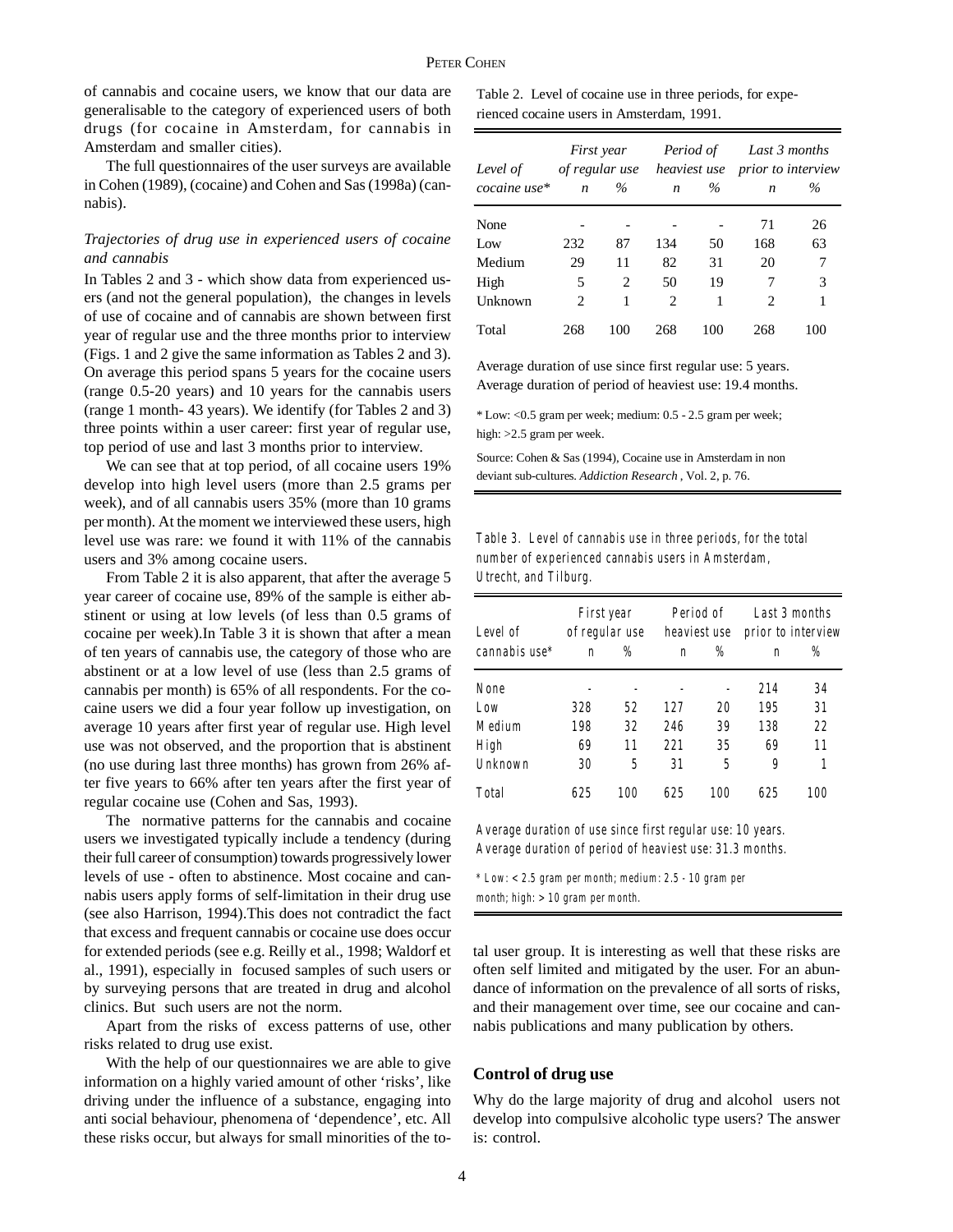



The notion of control may be strange to those who see the use of drugs as a sign of loss of control 'per definition'. But one may indeed discover that most drug users apply all sorts of self imposed controls. These controls are very similar for all drugs one studies. They are learned within life styles and environments in which the prohibition of drugs and the legal constraints that come with it- has become utterly irrelevant. In these life styles drug use is functional and plays a role in the construction and maintenance of collective norms (social control), pleasures and identities.

In our studies, controls on drug use are defined as self imposed behaviours or rules that regulate the selection of locations of drug use and companions of the user, normatively determine the amount of drugs used, moods fit for use ( or unfit). Controls will also influence the selection of occasions of purchase and the amounts one purchases per day or week.

On a higher level of abstraction, we could define controls over drug and alcohol use as those behaviours that allow the user to locate (or structure) any drug use within a much wider field of life engagements. The result of this is that the user after some time has learned to distinguish between useful and detrimental functions of episodes of drug and alcohol use. This knowledge expands the navigational skills that are needed to live an every day life.

People have to read the paper, prepare a meal, go to the movies, raise the kids, maintain a sense of purpose and social belonging, manage their bank managers, feed the cats, go to church, pay their bills and divide their time between sleeping and waking hours. (This selection is arbitrary.) As Waldorf et al. (1991) say "stakes in conventional life and identity remain important for any theory attempting to explain the broad patterns of use and abuse of cocaine". As is

true of another potentially high risk drug, alcohol, the large majority of users of cocaine or cannabis succeed in structuring the use of these drugs within their complicated and busy lives. In fact, one could see the complexity of these lives as the main engine of control over drug and alcohol use. Individual and social control mechanisms are not simply shut off when people start to use illicit drugs. Control over drug use implies that if drugs start to be non-functional or even dysfunctional within the complexity of life, drug use is changed, mitigated or abandoned. And this is exactly what we observe for a very large majority of users in our studies.

I want to stress here that control over drug use is not some kind of chance result that just happens to apply to a majority of users. Analysing drug consumption, and the types of controls that people apply, reveals that drug use is seen as only functional in particular circumstances. And that outside those circumstances drug use is perceived as counter productive or disturbing in its effects - i.e. not nice, even dumb. In other words, applying user based rules of control is the only way to maintain the reasons and the pleasures of drug use. This makes the application of controls an integral part of most human drug use. Only a heuristic view on drug use can reveal this. Pharmacological perspectives on human drug consumption based on animal models of 'addiction', without social scientific knowledge of real life drug use, will result into quasi knowledge.

## **Conclusion**

These findings suggest that it would be better to legally regulate drug consumption and enable drug users to control their own drug use, than to try to prevent drug use by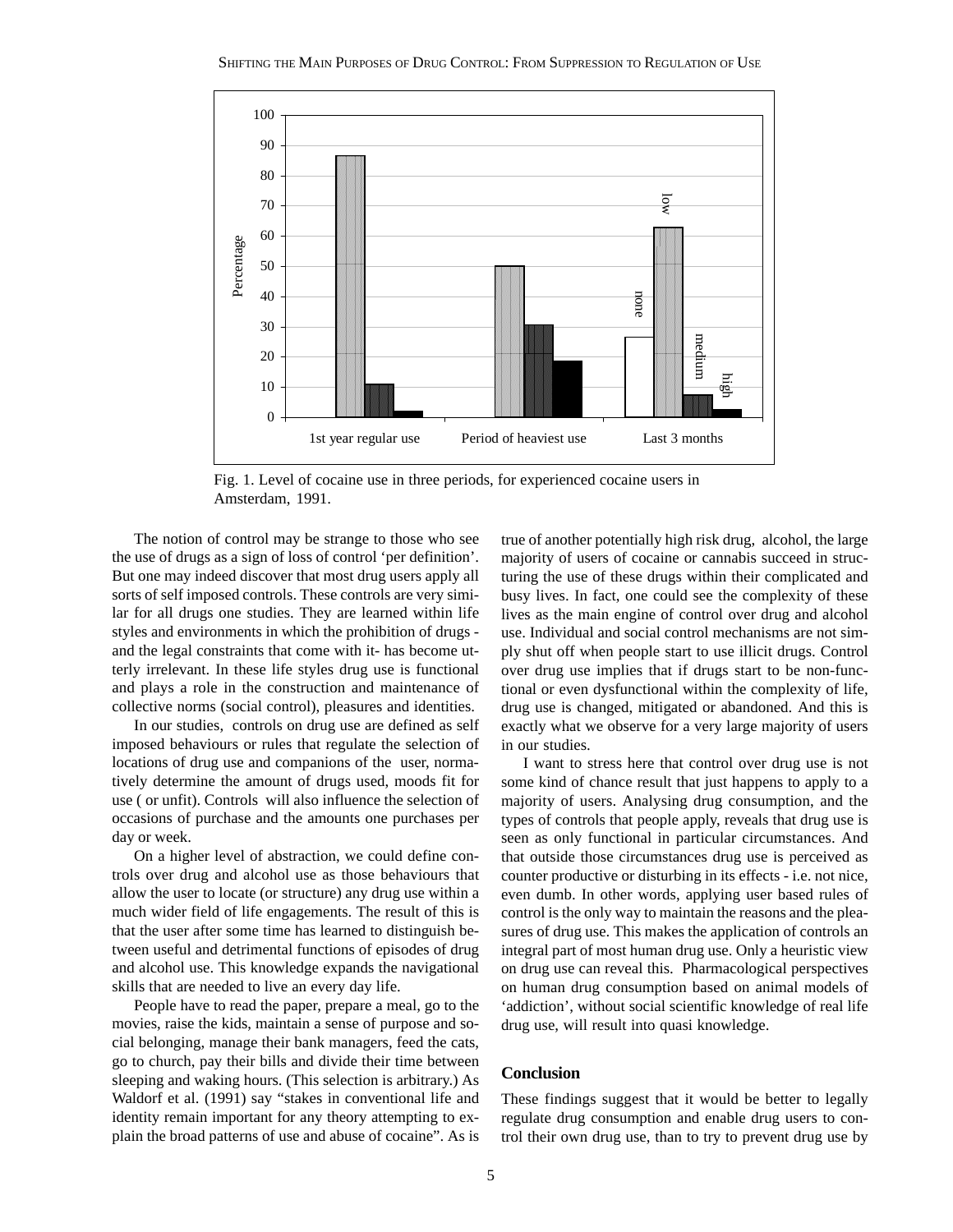

Fig. 2. Level of cannabis use in three periods, for the total number of experienced cannabis users in Amsterdam, Utrecht and Tilburg.

its prohibition. In so far as a state has a role in drug control, it should focus on the prevention of risks. The state can play an important role in fostering user based controls on drug use. A state can do so by letting conditions emerge that allow the user of drugs to maximise his or her considerable powers of control. Public health and social agencies might advertise reliable information about risks and the contexts in which drug use errors occur, or about ways to maximise drug efficiency at the lowest dosage. Drug potency and price have to be regulated in order to do so. Further, information can be given and constantly refreshed through interaction with users and drug scholars. This information might consist of ways to reduce harm (e.g. no intoxicated driving, consider treatment or counselling if your drug - or alcohol use - surpasses certain boundaries, or results in specific effects, etc.).

In contrast, many state drug control systems based on prohibition are focused predominantly on destroying conditions for individual drug use control. Such prohibition regimes assure the continuation of massive marginalisation, incarceration, and discrimination of users and suppliers. Communicative structures of drug users are constantly threatened, reducing their efficiency as vehicles of safe use knowledge.

No where has this system been successful in preventing drug use and its growing prevalence, or serious drug use harm. Nor has its lack of success resulted in serious efforts to change it. Outdated Victorian and mostly pharmacocentric theory of drug use (opium and other drugs can not be controlled by human consumers) inspired the global drug treaties and are still dominant (Cohen, 1993). Until now, the experience gained in 'addiction' clinics or in impoverished underclass areas (that derives from a small sub-sample of all drug users) , has been emphasised to substantiate this obsolete theory. We need modern social scientific methodology and theory to confirm for a variety of drug use cultures that most drug use is controlled, and associated with low risk for the large majority of drug users. It is through such research that we can hope to obtain a state of knowledge about drugs that ultimately liberates us from myth and myth-based drug ideology.

This will bring, I hope, at the same time liberation from the ever growing influence of national and international bureaucratic bodies that thrive on the global maintenance of drug myths. Scientists have a role to play here, but a small one compared to politicians.

#### **Notes**

- 1 In a recent article, Caulkins and Reuter (1997) choose the concepts of 'use reduction' and 'harm reduction' as a pair of opposite policy goals. They conclude their article by stating that use reduction is part of harm reduction, although not at any price. They thereby integrate both objectives. In my view, the concepts of suppression versus regulation of use generate a clearer debate about policy aims.
- 2 In our own drug use reports we give all or some of these indicators also per age cohort, per socio-economic level, level of education, ethnic group, city area and household composition (see e.g. Abraham et al., 1998).
- 3 Confidence intervals for these values overlap, i.e. these differences are not statistically significant.
- 4 To make the knowledge of the latter category generalisable for the majority of drug users one has to select samples from the community, and not from the clinics. The same would be true for investigations into the details of alcohol use. It is pos-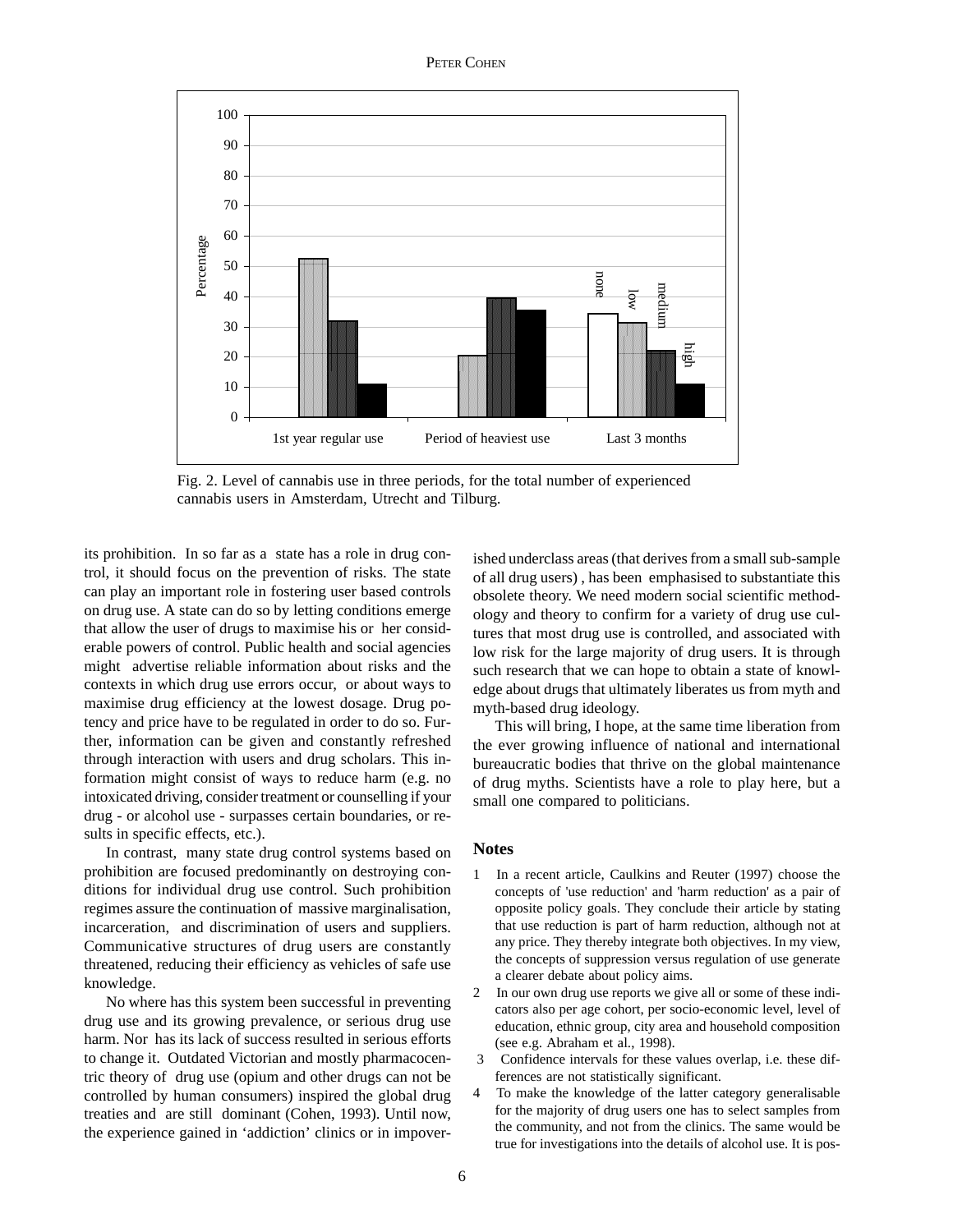sible to select users that are treated in alcohol treatments institutions, but the knowledge one would collect that way about patterns of use would be hard or impossible to apply to the large number of community based alcohol users who never are alcoholic or who have only limited periods of heavy drinking.

- 5 Therefore, in the eyes of most of the public this issue has moved beyond the boundaries of rational discussion into an arena where 'drug experts' play the role of gladiators fighting for opposing drug policy ideologies.
- 6 The ways we computed level of use over time from different indicators is explained in Cohen and Sas (1994) and in Cohen and Sas (1998).
- 7 Information from other authors that confirm and detail our findings that the large majority of community based users apply ample powers of control, see for cocaine Harrison (1994) or the complete special issue of *Addiction Research*, 1994, Ditton et al. (1996), Waldorf et al. (1991), Erickson et al. (1994), and Reinarman and Levine (1997). For cannabis, good examples of vivid and realistic use pattern descriptions are Goode (1970), Rubin et al. (1975), Kleiber and Soellner (1998); for risk management relating to cannabis and traffic, see the excellent studies of Robbe (1994, 1997).
- 8 Pharmacological notions about effects of drugs in the brain have always been used to maintain that drug addiction is not only biologically and neurologically based, but also explained. This feeds a disastrous process of medicalisation of drug problems. I maintain that pharmacology teaches us very little about 'addiction' but even if I were wrong here, 'addiction' is not what most drug use is about. Whatever theory one may favour about addiction, it is useless to explain the bulk of drug and alcohol use. See for an interesting and unconventional critique on the medicalisation of drug problems Polak, 1997.
- See for a fact filled overview of the destructive effects of drug prohibition for developing countries Lamond Tullis (1995).
- 10 The building blocks of this mythical drug ideology are grossly exaggerated and sometimes even invented health risks and other potential consequences of drug use that are advertised agressively. People are led to think this is objective 'knowledge' that is applicable to all drug use. The tragic problem here is that we can not expect that most members of the public, politicians included, can distinguish between propaganda and fact (see for the construction and functionality of a largely propagandistic system of drug control, Boekhout van Solinge, 1997)
- 11 The dilemmas that politicians have to face in this arena, are obvious. For a politician, drugs is a low cost but splendid tool to show where his loyalty to the common normative 'good' lies, as long as he is willing to not deviate from the paths of superstition and convention. Such a tool is for a politician just as important as the scientific forum is for the scientist. Only the greatest of politicians are able to lead and survive without such tools.

### **References**

- Abraham, Manja, Peter Cohen, Roelf-Jan van Til & Marieke Langemeijer (1998), *Licit and illicit drug use in Amsterdam III. Developments in drug use 1987-1997.* Amsterdam: CEDRO.
- Abraham, Manja, Peter Cohen, Marielle de Winter (1999), *Licit and illicit drug use in the Netherlands 1997.* Amsterdam: CEDRO/Mets (forthcoming).
- Boekhout van Solinge, Tim (1997), The Swedish drug control system. An in-depth review and analysis. Amsterdam: CEDRO/ Mets.
- Caulkins, Jonathan P., and Peter Reuter (1997), Setting goals for drug policy: harm reduction or use reduction? *Addiction* (1997) 92 (9),1143-1150
- Cohen, Peter (1989), *Cocaine use in Amsterdam in non deviant subcultures.* Amsterdam: Department of Human Geography, University of Amsterdam.
- Cohen, Peter (1994), Re-thinking drug control policy. Historical perspectives and conceptual tools. Paper presented at the United Nations Research Institute for Social Development (UNRISD) Geneva, 7-8 July 1993, Palais des Nations, Symposium "The crisis of social development in 1990's." In: Lorenz Böllinger (Ed.), *De-americanizing drug policy.* pp. 189-198. Peter Lang Publishers.
- Cohen, Peter, & Arjan Sas (1993), *Ten years of cocaine. A followup study of 64 cocaine users in Amsterdam.* Amsterdam: Department of Human Geography, University of Amsterdam.
- Cohen, Peter, & Arjan Sas (1994), Cocaine use in Amsterdam in non deviant subcultures. *Addiction Research*, Vol. 2, Nr. 1, pp. 71-94.
- Cohen, Peter, & Arjan Sas (1995), *Cocaine use in Amsterdam II. Initiation and patterns of use after 1986.* Amsterdam: Department of Human Geography, University of Amsterdam.
- Cohen, Peter, & Arjan Sas (1996), Les usages de cocaïne chez les consommateurs insérés à Amsterdam. In: Ehrenberg, A. (Ed.), *Vivre avec les drogues. Régulations, politiques, marchés, usages.* Communications 62. Paris: Editions du Seuil. pp. 195- 221.
- Cohen, Peter, & Arjan Sas (1997), Cannabis use, a stepping stone to other drug use? The case of Amsterdam. In: Lorenz Böllinger (Ed.), *Cannabis Science/Cannabis Wissenschaft.* Frankfurt Am Main: Peter Lang Verlag. pp. 49-82.
- Cohen, Peter, & Arjan Sas (1998a), *Cannabis use in Amsterdam.* Amsterdam: CEDRO.
- Cohen, Peter, & Arjan Sas (1998b), *Cannabisgebruik in Tilburg en Utrecht.* Unpublished manuscript. Amsterdam: CEDRO.
- Ditton, Jason, & Richard Hammersley (1996), *A very greedy drug. Cocaine in context.* New York: Harwood Academic Publishers.
- Erickson, Patricia G., Edward M. Adlaf, Reginald G. Smart, & Glenn F.Murray (1994), *The steel drug. Cocaine and crack in perspective.* Second Edition. Lexington: Lexington Books.
- Gerritsen, Jan-Willem (1993), *De politieke economie van de roes. De ontwikkeling van reguleringsregimes voor alcohol en opiaten.* Amsterdam: Amsterdam University Press.
- Goode, Erich (1970), *The marihuana smokers.* New York: Basic Books.
- Harrison, Lana (1994), Cocaine using careers in perspective. *Addiction Research*, Vol 2, no 1.pp. 1-19. Special Issue. Cocaine in the community: International perspectives.
- Hall, Wayne, & Nadia Solowij (1998), Adverse effects of cannabis. *Lancet* 1998; 352: 1611-16.
- Kleiber, Dieter, & Renate Soellner (1998), *Cannabiskonsum. Entwicklungstendenzen, Konsummuster und Risiken.* Weinheim: Juventa Verlag.
- Kort, Marcel de (1995), *Tussen patiënt en delinquent. Geschiedenis van het Nederlandse drugsbeleid.* Hilversum: Verloren.
- Langemeijer, Marieke, Roelf-Jan van Til, & Peter Cohen (1998), *Het gebruik van legale en illegale drugs in Utrecht en Tilburg.* Amsterdam: CEDRO.
- Leuw, Ed, & Ineke Hean Marshall (1994), *Between Prohibition*